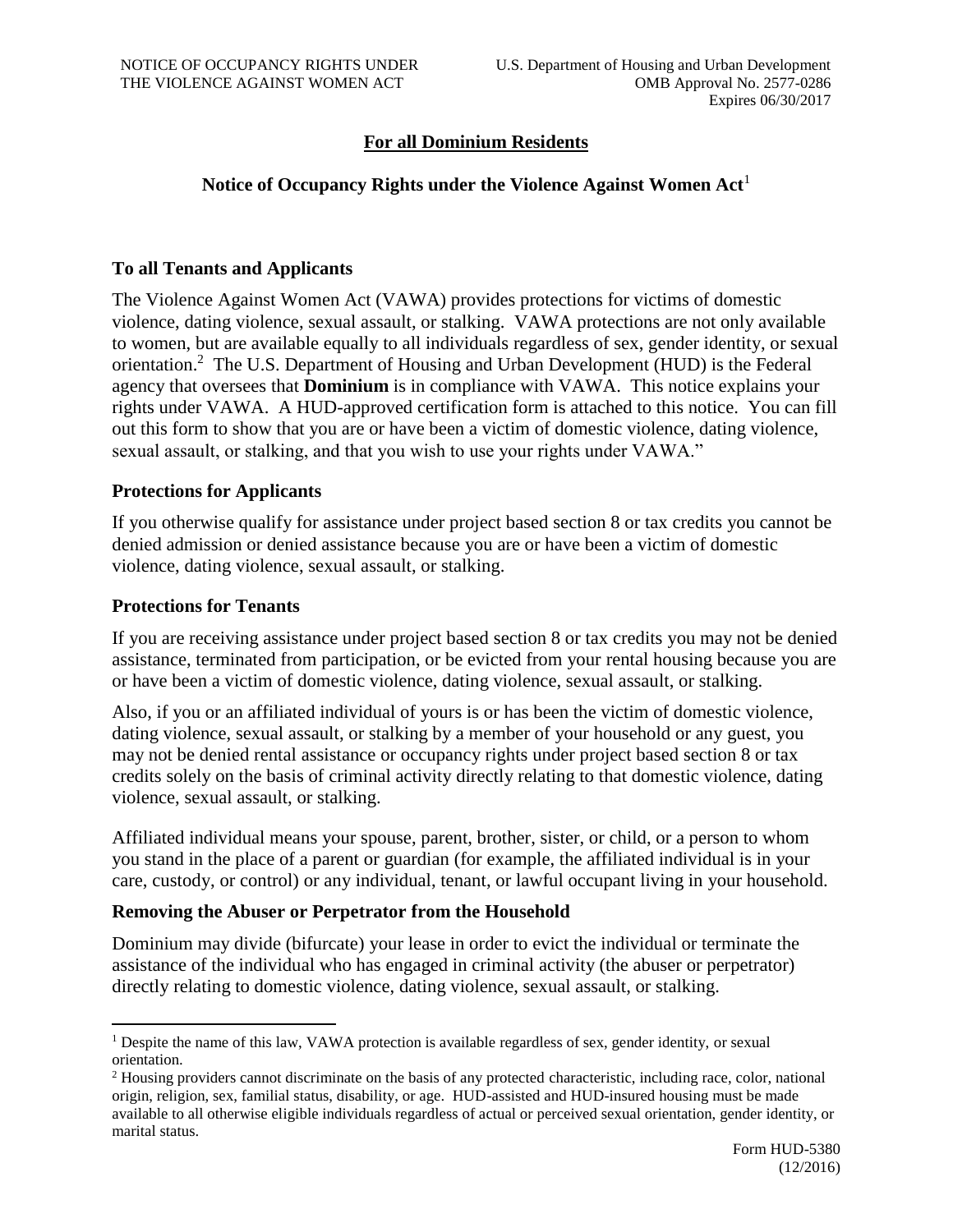If Dominium chooses to remove the abuser or perpetrator, Dominium may not take away the rights of eligible tenants to the unit or otherwise punish the remaining tenants. If the evicted abuser or perpetrator was the sole tenant to have established eligibility for assistance under the program, Dominium must allow the tenant who is or has been a victim and other household members to remain in the unit for a period of time, in order to establish eligibility under the program or under another HUD housing program covered by VAWA, or, find alternative housing.

In removing the abuser or perpetrator from the household, Dominium must follow Federal, State, and local eviction procedures. In order to divide a lease, Dominium may, but is not required to, ask you for documentation or certification of the incidences of domestic violence, dating violence, sexual assault, or stalking.

# **Moving to Another Unit**

Upon your request, Dominium may permit you to move to another unit, subject to the availability of other units, and still keep your assistance. In order to approve a request, Dominium may ask you to provide documentation that you are requesting to move because of an incidence of domestic violence, dating violence, sexual assault, or stalking. If the request is a request for emergency transfer, the housing provider may ask you to submit a written request or fill out a form where you certify that you meet the criteria for an emergency transfer under VAWA. The criteria are:

**(1) You are a victim of domestic violence, dating violence, sexual assault, or stalking.** If your housing provider does not already have documentation that you are a victim of domestic violence, dating violence, sexual assault, or stalking, your housing provider may ask you for such documentation, as described in the documentation section below.

**(2) You expressly request the emergency transfer.** Your housing provider may choose to require that you submit a form, or may accept another written or oral request.

**(3) You reasonably believe you are threatened with imminent harm from further violence if you remain in your current unit.** This means you have a reason to fear that if you do not receive a transfer you would suffer violence in the very near future.

### **OR**

**You are a victim of sexual assault and the assault occurred on the premises during the 90-calendar-day period before you request a transfer.** If you are a victim of sexual assault, then in addition to qualifying for an emergency transfer because you reasonably believe you are threatened with imminent harm from further violence if you remain in your unit, you may qualify for an emergency transfer if the sexual assault occurred on the premises of the property from which you are seeking your transfer, and that assault happened within the 90-calendar-day period before you expressly request the transfer.

Dominium will keep confidential requests for emergency transfers by victims of domestic violence, dating violence, sexual assault, or stalking, and the location of any move by such victims and their families.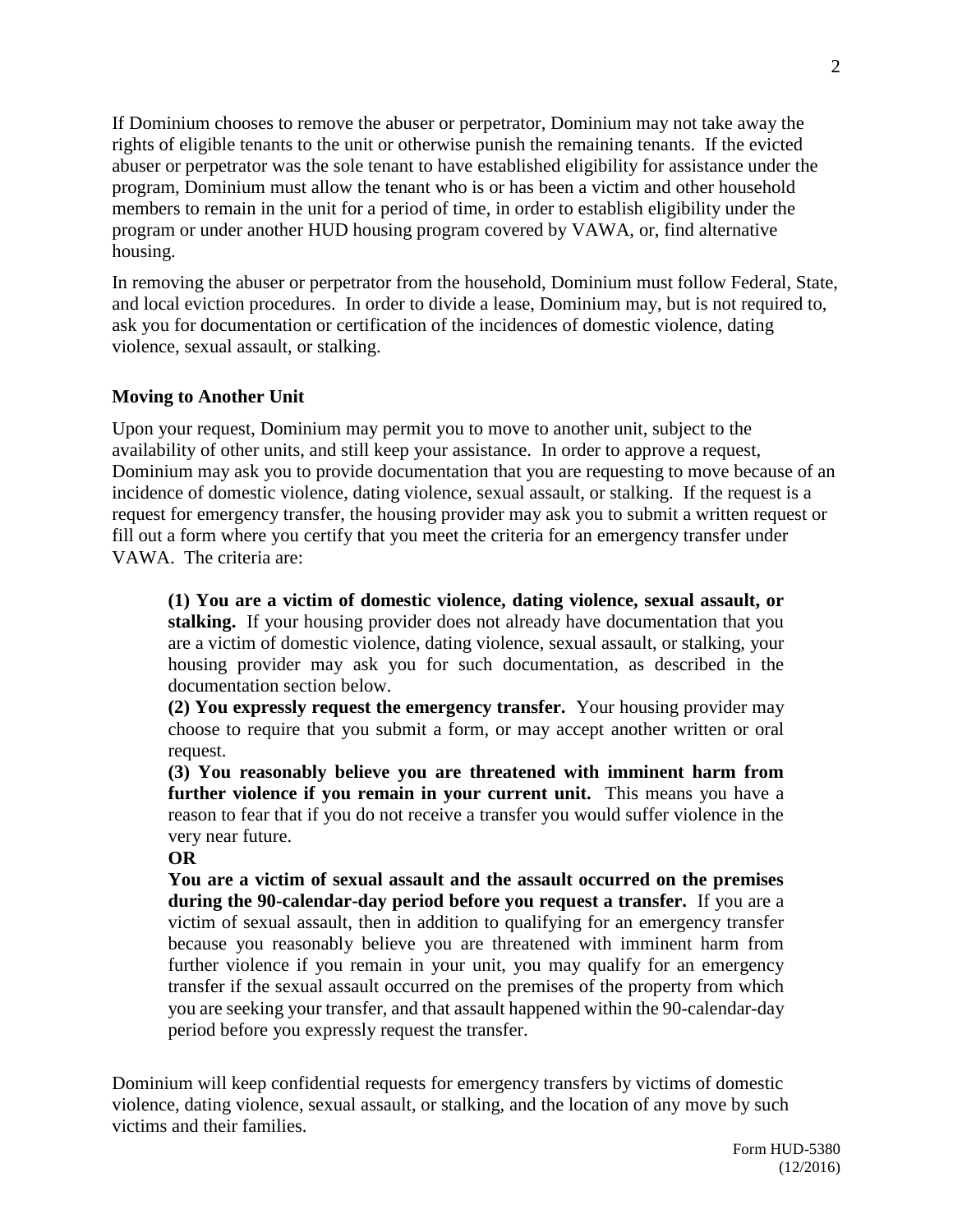Dominium's emergency transfer plan provides further information on emergency transfers, and Dominium must make a copy of its emergency transfer plan available to you if you ask to see it.

# **Documenting You Are or Have Been a Victim of Domestic Violence, Dating Violence,**

## **Sexual Assault or Stalking**

Dominium can, but is not required to, ask you to provide documentation to "certify" that you are or have been a victim of domestic violence, dating violence, sexual assault, or stalking. Such request from Dominium must be in writing, and Dominium must give you at least 14 business days (Saturdays, Sundays, and Federal holidays do not count) from the day you receive the request to provide the documentation. Dominium may, but does not have to, extend the deadline for the submission of documentation upon your request.

You can provide one of the following to Dominium as documentation. It is your choice which of the following to submit if Dominium asks you to provide documentation that you are or have been a victim of domestic violence, dating violence, sexual assault, or stalking.

- A complete HUD-approved certification form given to you by Dominium with this notice, that documents an incident of domestic violence, dating violence, sexual assault, or stalking. The form will ask for your name, the date, time, and location of the incident of domestic violence, dating violence, sexual assault, or stalking, and a description of the incident. The certification form provides for including the name of the abuser or perpetrator if the name of the abuser or perpetrator is known and is safe to provide.
- A record of a Federal, State, tribal, territorial, or local law enforcement agency, court, or administrative agency that documents the incident of domestic violence, dating violence, sexual assault, or stalking. Examples of such records include police reports, protective orders, and restraining orders, among others.
- A statement, which you must sign, along with the signature of an employee, agent, or volunteer of a victim service provider, an attorney, a medical professional or a mental health professional (collectively, "professional") from whom you sought assistance in addressing domestic violence, dating violence, sexual assault, or stalking, or the effects of abuse, and with the professional selected by you attesting under penalty of perjury that he or she believes that the incident or incidents of domestic violence, dating violence, sexual assault, or stalking are grounds for protection.
- Any other statement or evidence that Dominium has agreed to accept.

If you fail or refuse to provide one of these documents within the 14 business days, Dominium does not have to provide you with the protections contained in this notice.

If Dominium receives conflicting evidence that an incident of domestic violence, dating violence, sexual assault, or stalking has been committed (such as certification forms from two or more members of a household each claiming to be a victim and naming one or more of the other petitioning household members as the abuser or perpetrator), Dominium has the right to request that you provide third-party documentation within thirty 30 calendar days in order to resolve the conflict. If you fail or refuse to provide third-party documentation where there is conflicting evidence, Dominium does not have to provide you with the protections contained in this notice.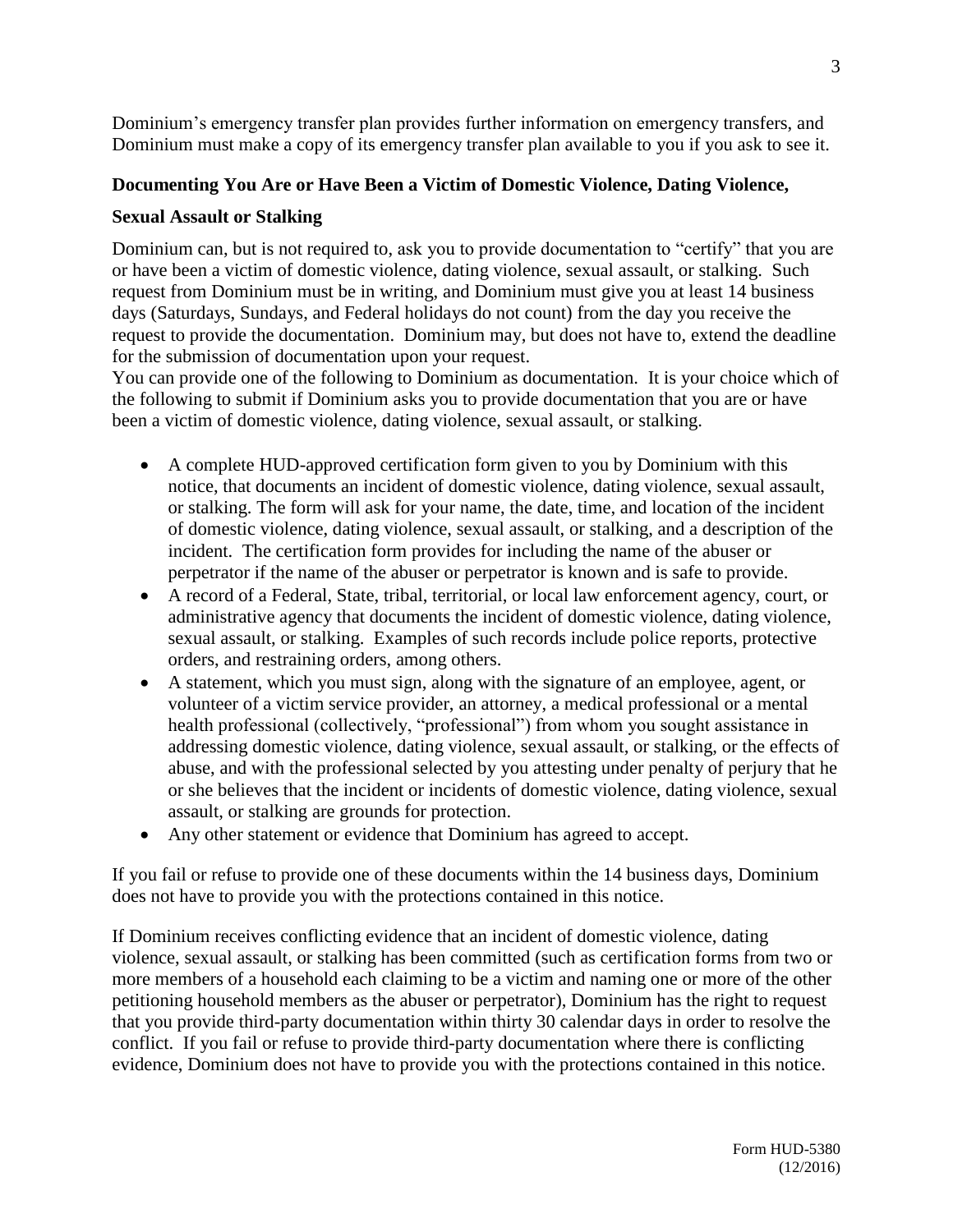# **Confidentiality**

Dominium must keep confidential any information you provide related to the exercise of your rights under VAWA, including the fact that you are exercising your rights under VAWA.

Dominium must not allow any individual administering assistance or other services on behalf of Dominium (for example, employees and contractors) to have access to confidential information unless for reasons that specifically call for these individuals to have access to this information under applicable Federal, State, or local law.

Dominium must not enter your information into any shared database or disclose your information to any other entity or individual. Dominium, however, may disclose the information provided if:

- You give written permission to Dominium to release the information on a time limited basis.
- Dominium needs to use the information in an eviction or termination proceeding, such as to evict your abuser or perpetrator or terminate your abuser or perpetrator from assistance under this program.
- A law requires Dominium or your landlord to release the information.

VAWA does not limit Dominium's duty to honor court orders about access to or control of the property. This includes orders issued to protect a victim and orders dividing property among household members in cases where a family breaks up.

# **Reasons a Tenant Eligible for Occupancy Rights under VAWA May Be Evicted or**

# **Assistance May Be Terminated**

You can be evicted and your assistance can be terminated for serious or repeated lease violations that are not related to domestic violence, dating violence, sexual assault, or stalking committed against you. However, Dominium cannot hold tenants who have been victims of domestic violence, dating violence, sexual assault, or stalking to a more demanding set of rules than it applies to tenants who have not been victims of domestic violence, dating violence, sexual assault, or stalking.

The protections described in this notice might not apply, and you could be evicted and your assistance terminated, if Dominium can demonstrate that not evicting you or terminating your assistance would present a real physical danger that:

1) Would occur within an immediate time frame, and

2) Could result in death or serious bodily harm to other tenants or those who work on the property.

If Dominium can demonstrate the above, Dominium should only terminate your assistance or evict you if there are no other actions that could be taken to reduce or eliminate the threat.